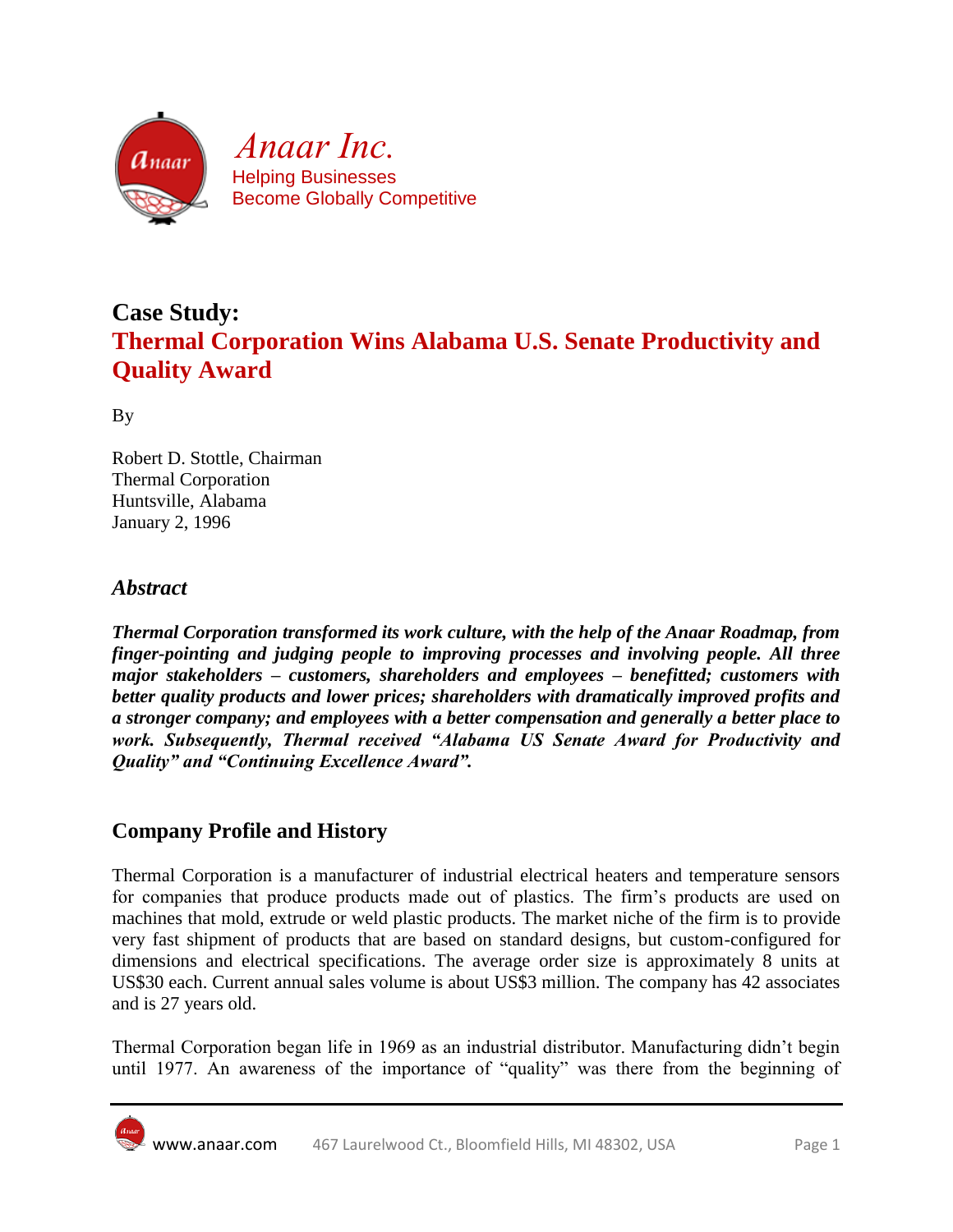manufacturing, but the difficulties of just trying to figure out how to make things took priority over quality considerations. Efforts to improve quality consisted mainly of talking about it and

making manufacturing people rework things that didn't look good to sales people and managers. Sales growth averaged about 10% per year, and before-tax profits were very unpredictable, but averaged about 2%. There was, in the retrospective view of the president of Thermal, an unsatisfactory amount of finger-pointing among associates about problems and errors that would occur, and a retrospective judgment that he was among the worst of those doing the pointing and judging. Teamwork was not valued very highly; individual performance was emphasized. There was little thought given to the importance of the processes by which the work of the company was accomplished. Strong cultural barriers existed between the front office and the shop at the back of the building.

*In the retrospective view of the president, there was unsatisfactory amount of fingerpointing in the organization, and that he was among the worst of those doing the pointing and judging.*

## **The Early Efforts to Bring TQM to Thermal**

The reports of success at companies using the teachings of Dr. W. Edwards Deming caused Thermal to send three senior people to a 4-day Deming seminar in 1985. They came back filled with enthusiasm and determined to convert the company to operations following the philosophy of Dr. Deming (the "14" points). Unfortunately, implementation of those principles was much more difficult than expected. To make a long story short, there were no significant changes in operations.

#### **Introduction of the Anaar Roadmap**

Thermal heard of a local company, Disc Manufacturing Inc. (DMI), following the Anaar Roadmap approach to implementing TQM with considerable success. DMI referred Thermal to their consultant, J. Nirdosh Reddy of Anaar Company, and Thermal retained Mr. Reddy to help them get started. That was in August 1991, and that was when continuous improvement in operations really started. All of Thermal's associates were given training in the Anaar Roadmap. Teams were formed for what were initially considered to be the most important processes and/or those in most urgent need of improvement. The company began changing its orientation from blaming people and personalities, to improving processes by which things are accomplished. Continuous improvement in processes became the goal, instead of trying to "improve people", although there is still a substantial effort to encourage people to learn new skills.

Of course, old attitudes and ways of doing business can't be changed overnight, and all people are not equally amenable to adopting the new ways. However, things did start changing right from the beginning of the first training session. Some of the objective measurements and subjective judgments about improvements in performance are presented in the following section.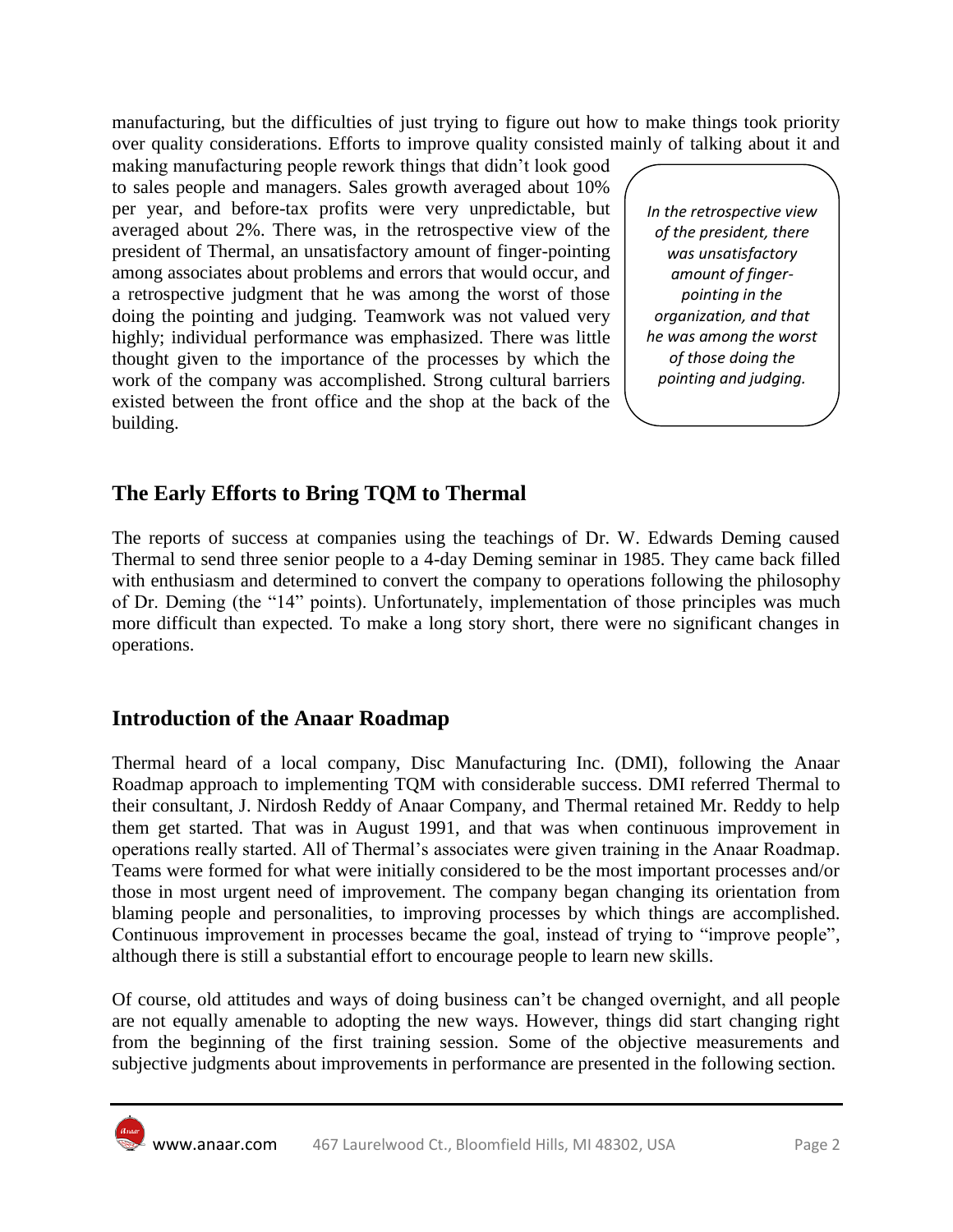## **Results**

 A lot of objective measurements are made at Thermal Corporation. Some of them have been designated "key performance indicators". Changes from 1991 to 1995 on some of the key performance indicators are shown below:

| <b>Key Performance Indicator</b>                                    | 1991  | 1995    |
|---------------------------------------------------------------------|-------|---------|
| Operating profit per employee per quarter                           | \$400 | \$1,900 |
| Debt ratio (Total liabilities / Net worth)                          | 0.80  | 0.18    |
| Return on investment (Annual Net profit before taxes/Net worth)     | 10%   | 30%     |
| Quick ratio ( $(Cash + Accounts$ receivable) / Current liabilities) | 0.9   | 1.8     |



- One of the first processes to be addressed using TQM techniques was that of "financial control". Improvements in that process resulted in making expenses and profits much more controllable and predictable, making life much more comfortable for all in the company that are concerned with financial matters.
- Improvements in order processing front office as well as manufacturing processes reduced reject and rework levels significantly. For example, while we needed to build 13 units to ship 10, now it takes only 11 which resulted in savings of material and labor.
- Cycle time reduction: During 1995, Thermal completed a "4-hour project" in which the facilities and processes were improved to enable many orders to be built and shipped within four hours after receipt of order. Orders not qualifying for 4-hour treatment were mostly shipped in less than six days. Prior to the project, standard shipping time was six days or more on most orders.